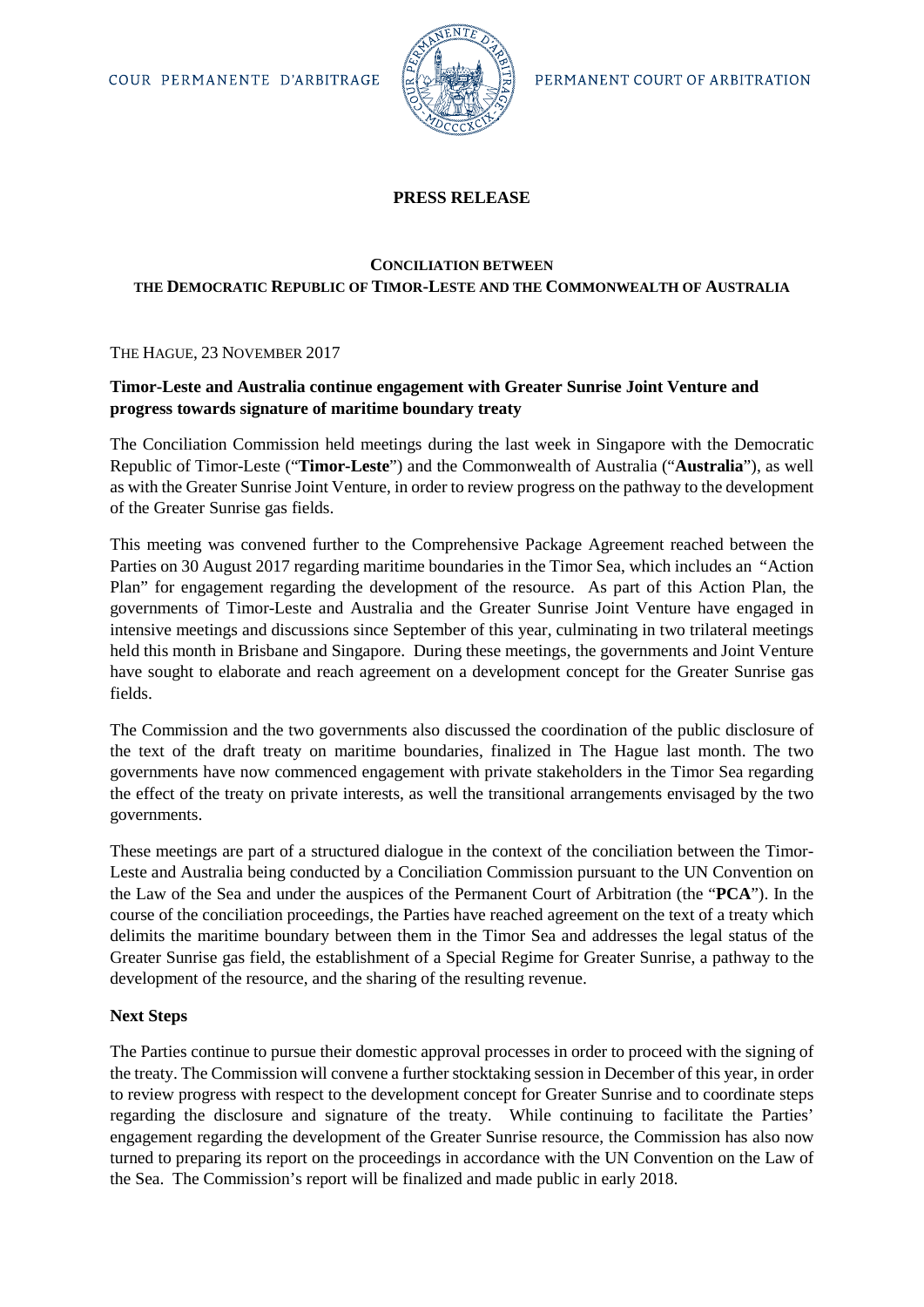### **Background on the Conciliation Process**

The Commission was constituted on 25 June 2016 pursuant to the procedure set out in Annex V of the Convention. The five-member Commission is chaired by H.E. Ambassador Peter Taksøe-Jensen (Denmark). The other members of the Commission are Dr. Rosalie Balkin (Australia), Judge Abdul G. Koroma (Sierra Leone), Professor Donald McRae (Canada and New Zealand), and Judge Rüdiger Wolfrum (Germany). With the agreement of the Parties, the Permanent Court of Arbitration acts as Registry in the proceedings.

These conciliation proceedings were initiated by Timor-Leste on 11 April 2016 by way of a "Notification Instituting Conciliation under Section 2 of Annex V of UNCLOS" addressed to Australia.

On 2 May 2016, Australia submitted "Australia's Response to the Notice of Conciliation".

On 28 July 2016, the Conciliation Commission held a procedural meeting with the Parties at the Peace Palace in The Hague, the Netherlands.

On 29, 30, and 31 August, the Commission convened the Opening Session of the Conciliation and a Hearing on Competence at the Peace Palace in The Hague, the Netherlands.

On 19 September 2016, the Commission rendered its Decision on Competence, finding that the Conciliation would continue.

From 10 to 13 October 2016, the Commission met with the Parties in Singapore.

On 9 January 2017, the Foreign Ministers of Timor-Leste and Australia, together with the Commission, issued a Trilateral Joint Statement on the termination of the Treaty on Certain Maritime Arrangements in the Timor Sea.

From 16 to 20 January 2017, the Commission met with the Parties in Singapore.

From 27 to 31 March 2017, the Commission met with the Parties in Washington, D.C.

From 5 to 9 June 2017, the Commission met with the Parties in Copenhagen.

From 24 to 28 July 2017, the Commission met with the Parties in Singapore.

From 28 August to 1 September 2017, the Commission met with the Parties in Copenhagen.

On 30 August 2017, the Parties reached a Comprehensive Package Agreement on the central elements of a maritime boundary delimitation between them in the Timor Sea (the "**30 August Agreement**"). In addition to boundaries, the Comprehensive Package Agreement addresses the legal status of the Greater Sunrise gas field, the establishment of a Special Regime for Greater Sunrise, a pathway to the development of the resource, and the sharing of the resulting revenue.

On 13 October 2017, following meetings in The Hague, the Parties reached agreement on the complete text of a draft treaty as anticipated in the 30 August Agreement. This draft treaty delimits the maritime boundary between them in the Timor Sea and addresses the legal status of the Greater Sunrise gas field, the establishment of a Special Regime for Greater Sunrise, a pathway to the development of the resource, and the sharing of the resulting revenue.

Further information about the conciliation may be found at [www.pca-cpa.org/en/cases/132/,](http://www.pca-cpa.org/en/cases/132/) including the full text of the Commission's Decision on Competence, a video recording and transcript of the